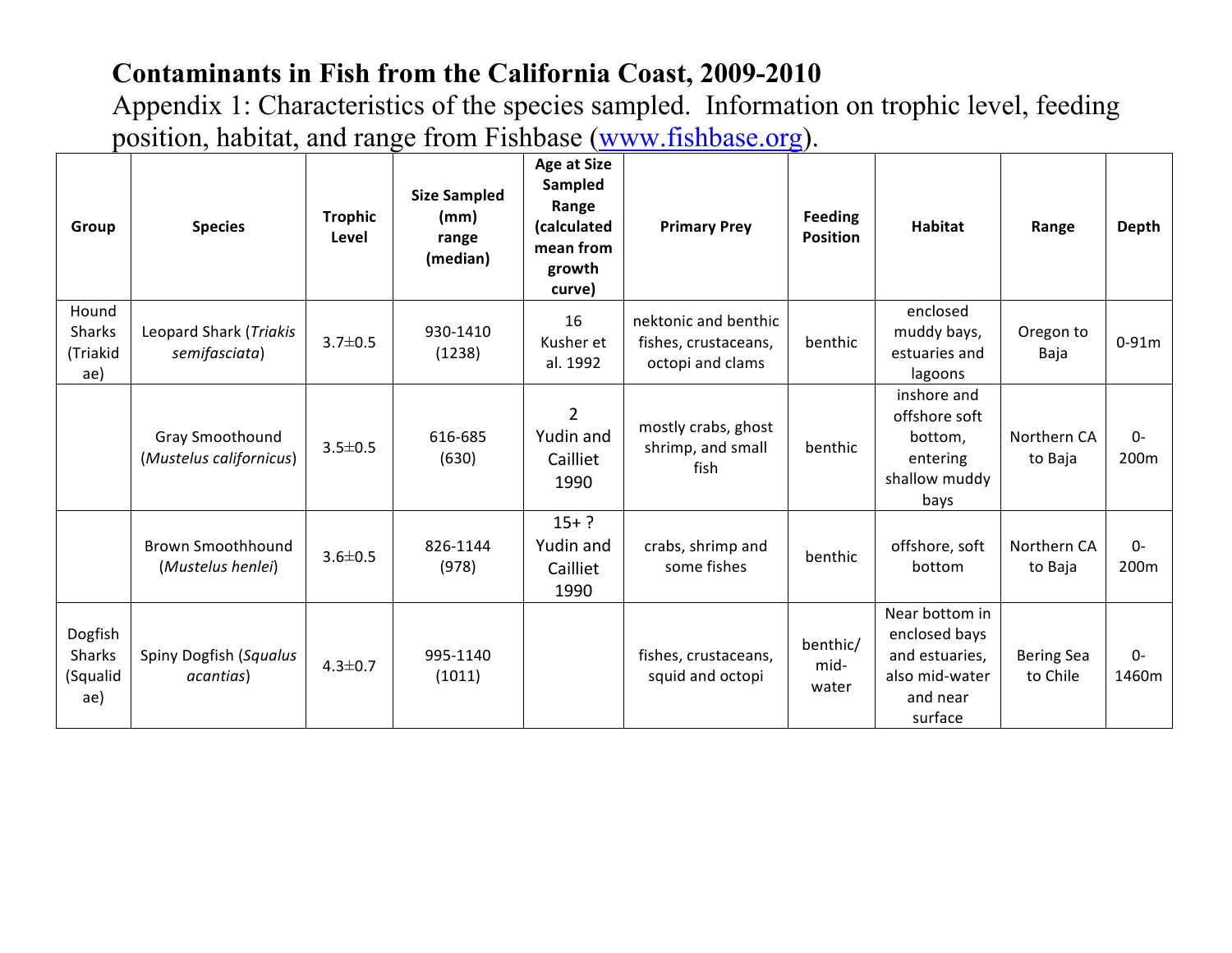| Barracu<br>das<br>(Sphyra<br>enidae) | Pacific Barracuda<br>(Sphyraena argentea)              | 4<br>$(4.5 \pm 0.8)$ | 450-590<br>(479) |                                               | small anchovies,<br>smelt, squid, and<br>other small,<br>schooling fish                                               | Mid-<br>water | Usually near<br>shore or near<br>the surface;<br>Pelagic<br>spawners;<br>Young enter<br>bays | Alaska to<br>southern<br>Baja<br>California;<br>rare north<br>of Pt.<br>Concep. in<br>California | $0-18m$      |
|--------------------------------------|--------------------------------------------------------|----------------------|------------------|-----------------------------------------------|-----------------------------------------------------------------------------------------------------------------------|---------------|----------------------------------------------------------------------------------------------|--------------------------------------------------------------------------------------------------|--------------|
| <b>Basses</b><br>(Serrani<br>dae)    | Spotted Sand bass<br>(Paralabrax<br>maculatofasciatus) | 4<br>$(4.2 \pm 0.6)$ | 195-430<br>(327) |                                               | small fishes and<br>benthic crustaceans,<br>clams                                                                     | demersal      | sand or mud<br>bottom near<br>rocks and<br>eelgrass                                          | Monterey,<br>CA to<br>Mexico                                                                     | $0-60m$      |
|                                      | Kelp Bass (Paralabrax<br>clathratus)                   | $3.9 \pm 0.6$        | 185-512<br>(316) | 5<br>(Young<br>1963)<br>(Love et al.<br>1996) | Small fishes<br>(including anchovies,<br>sardines, surfperch),<br>squid, octopus,<br>crabs, shrimps, and<br>amphipods | mid-<br>water | in or near kelp<br>beds, but may<br>be associated<br>with any<br>structure                   | Washington<br>to Baja                                                                            | $0-50m$      |
|                                      | <b>Barred Sand bass</b><br>(Paralabrax nebulifer)      | $3.5 \pm 0.5$        | 257-590<br>(346) | 7<br>(Love et al.<br>1996)                    | fishes and<br>crustaceans                                                                                             | demersal      | sandy bottom<br>among or near<br>rocks                                                       | Santa Cruz,<br>CA to Baja                                                                        | $0-$<br>183m |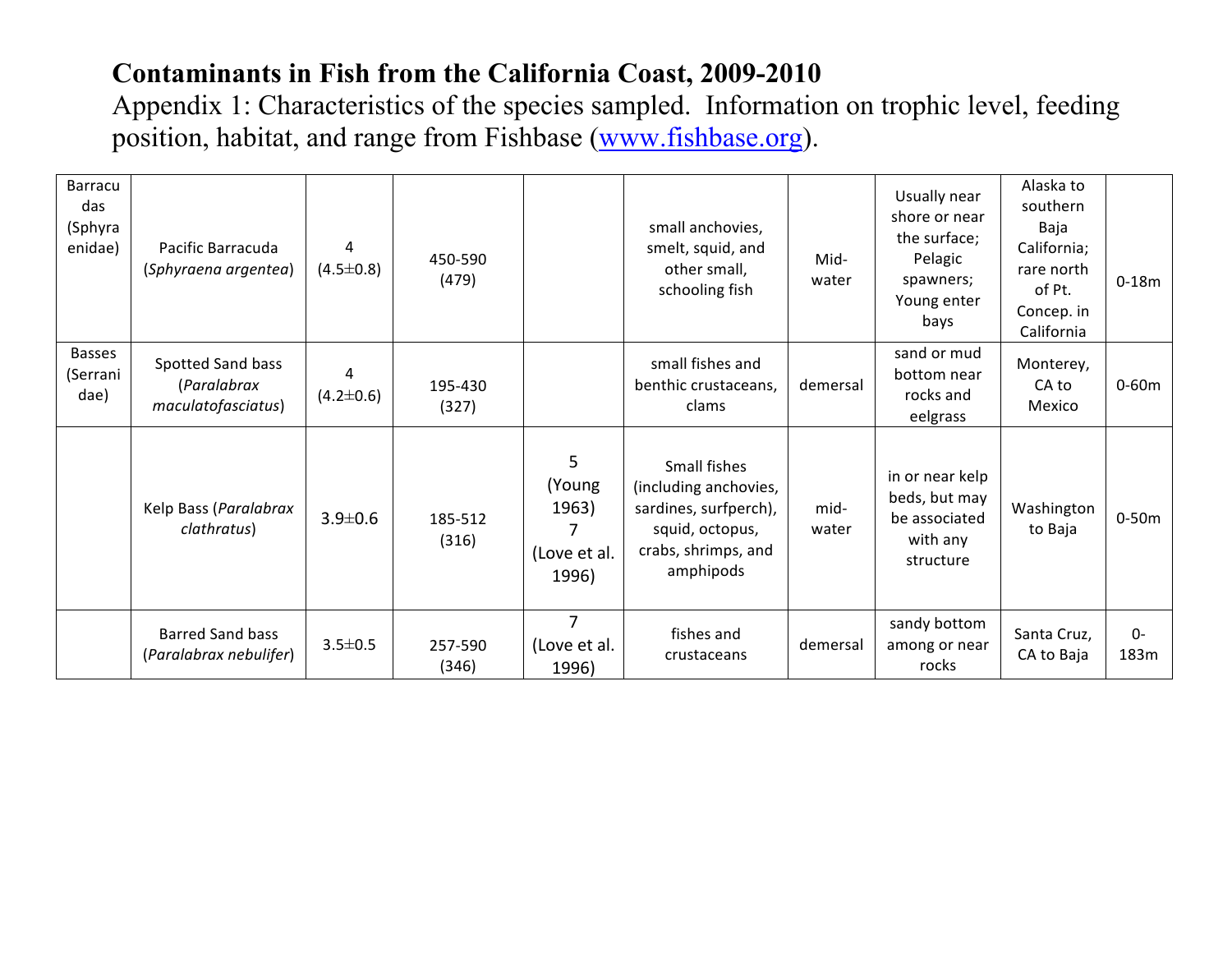| Rockfish<br>(Scorpa<br>enidae) | Olive Rockfish<br>(Sebastes serranoides)         | $3.9 \pm 0.6$ | 208-425<br>(322) | 4<br>Lea et al.<br>1999                              | fishes (particularly<br>juvenile rockfishes),<br>octopi, squid,<br>copepods and crab<br>larvae | mid-<br>water | areas of reef or<br>giant kelp, over<br>hard, high<br>relief              | Northern CA<br>to Baja<br>(abundant<br>SoCal to<br>Mendocino<br>County) | $0-$<br>146m  |
|--------------------------------|--------------------------------------------------|---------------|------------------|------------------------------------------------------|------------------------------------------------------------------------------------------------|---------------|---------------------------------------------------------------------------|-------------------------------------------------------------------------|---------------|
|                                | Yellowtail Rockfish<br>(Sebastes<br>chrysomelas) | $3.5 \pm 0.5$ | 290-350<br>(313) | 5<br>Lea et al.<br>1999                              | Pelagic crustaceans,<br>fish, krill, plankton                                                  | demersal      | holes and<br>crevices in<br>rocky areas;<br>Found in<br>intertidal areas  | Northern CA<br>to Baja CA                                               | $0 - 37m$     |
|                                | Copper Rockfish<br>(Sebastes caurinus)           | $4.1 \pm 0.7$ | 340-522<br>(411) | 9<br>Lea et al.<br>1999<br>20<br>Love et al.<br>2002 | Shrimp, crab, octopi,<br>small fish                                                            | demersal      | shallow,<br>protected bays<br>and inlets,<br>among rocks<br>and kelp beds | Alaska to<br>central Baja<br>California                                 | $10-$<br>183m |
|                                | <b>Vermilion Rockfish</b><br>(Sebastes miniatus) | $3.8 \pm 0.6$ | 229-551<br>(437) | 7<br>Lea et al.<br>1999                              | Shrimp, squid,<br>octopi, fish (mainly<br>smaller rockfish)                                    | demersal      | shallow to<br>deep rocky<br>reefs, less<br>common on<br>deep ones         | <b>BC Canada</b><br>to central<br>Baja CA                               | 183-<br>274m  |
|                                | Rosy Rockfish<br>(Sebastes rosaceus)             | $3.6 \pm 0.6$ | 175-257<br>(215) | 8<br>Lea et al.<br>1999                              | Squid, crustaceans,<br>fish                                                                    | demersal      |                                                                           | Washington<br>to central<br>Baja CA                                     | $15-$<br>128m |
|                                | Quillback Rockfish<br>(Sebastes maliger)         | $3.8 \pm 0.6$ | 423-439<br>(431) |                                                      | shrimp, crab                                                                                   | demersal      | rocky bottoms<br>and reefs;                                               | Alaska to<br>Central CA                                                 | $0 -$<br>274m |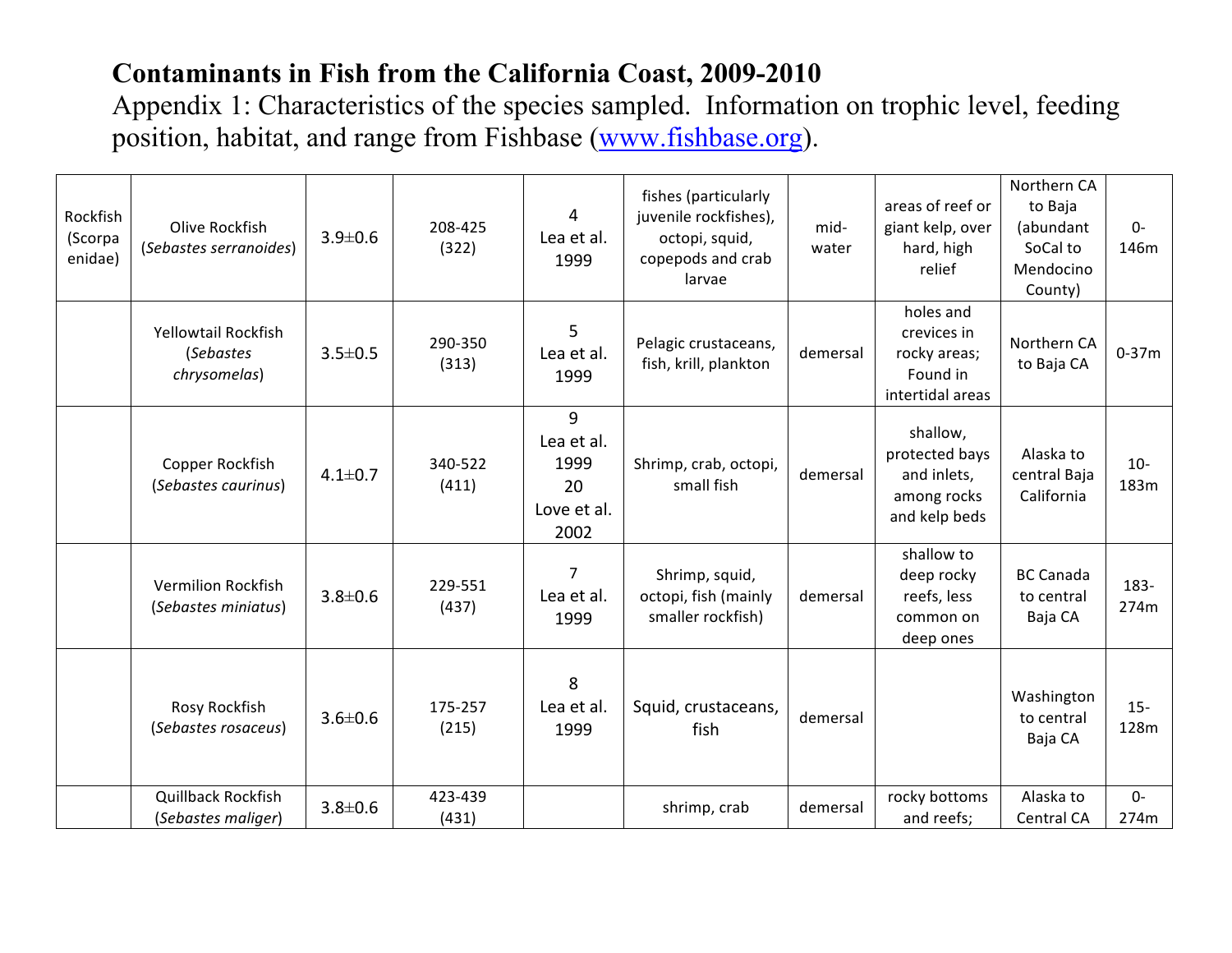|                                                                  |               |                  |                                                         |                                                                                                            |               | cover                                                                     |                                      |               |
|------------------------------------------------------------------|---------------|------------------|---------------------------------------------------------|------------------------------------------------------------------------------------------------------------|---------------|---------------------------------------------------------------------------|--------------------------------------|---------------|
|                                                                  |               |                  |                                                         |                                                                                                            |               |                                                                           |                                      |               |
| Kelp Rockfish<br>(Sebastes atrovirens)                           | $3.4 \pm 0.5$ | 269-335<br>(294) |                                                         | shrimp, amphipods,<br>small fish                                                                           | demersal      | found on or<br>near bottom in<br>kelp beds or<br>rocky areas              | <b>Central CA</b><br>to Baja CA      | $0 - 46m$     |
| Gopher Rockfish<br>(Sebastes carnatus)                           | $3.6 \pm 0.5$ | 147-371<br>(281) | $\overline{7}$<br>Lea et al.<br>1999                    | crabs, brittle stars,<br>mysids                                                                            | demersal      | Inhabit holes or<br>crevices in<br>rocky areas;<br>territorial            | Northern CA<br>to central<br>Baja CA | $0 - 55m$     |
| China Rockfish<br>(Sebastes nebulosus)                           | $3.8 \pm 0.6$ | 245-385<br>(332) | 11<br>Lea et al.<br>1999                                | brittle stars, shrimp,<br>fish, other animals<br>on the bottom                                             | demersal      | Inshore<br>along rocks and<br>reefs                                       | Alaska to<br>Redondo<br>Beach, CA    | $3-$<br>128m  |
| <b>Brown Rockfish</b><br>(Sebastes auriculatus)                  | $4.0 \pm 0.6$ | 205-392<br>(302) | 5<br>Love and<br>Johnson<br>1998                        | small fish, crab,<br>shrimp, isopods, and<br>polychaetes                                                   | demersal      | hard bottom;<br>aggregate near<br>rocks, oil<br>platforms,<br>sewer pipes | Alaska to<br>Baja                    | $0-$<br>128m  |
| <b>Black Rockfish</b><br>(Sebastes melanops)                     | $4.4 \pm 0.8$ | 213-511<br>(380) | 5<br>Wallace et<br>al. 1999<br>(in Love et<br>al. 2002) | juvenile rockfish,<br>euphausids and<br>amphipods<br>(upwelling), and<br>invertebrates (non-<br>upwelling) | mid-<br>water | kelp beds                                                                 | Alaska to<br>SoCal                   | $0 -$<br>366m |
| <b>Black and Yellow</b><br>Rockfish<br>(Sebastes<br>chrysomelas) | $3.5 \pm 0.5$ | 254-302<br>(270) | 7<br>Lea et al.<br>1999                                 | crustaceans,<br>mollusks and fishes                                                                        | demersal      | holes and<br>crevices in<br>rocky areas;<br>intertidal areas              | Northern CA<br>to central<br>Baja CA | $0 - 37m$     |
| <b>Blue Rockfish</b><br>(Sebastes mystinus)                      | $2.8 \pm 0.3$ | 51-395<br>(293)  | $7 - 11$<br>Miller and<br>Geibel                        | tunicates, hydroids,<br>jellyfishes, and larval<br>and juvenile fishes                                     | mid-<br>water | deep rocky<br>reefs or hard,<br>flat substrates                           | <b>Bering Sea</b><br>to Baja         | $0-$<br>100m  |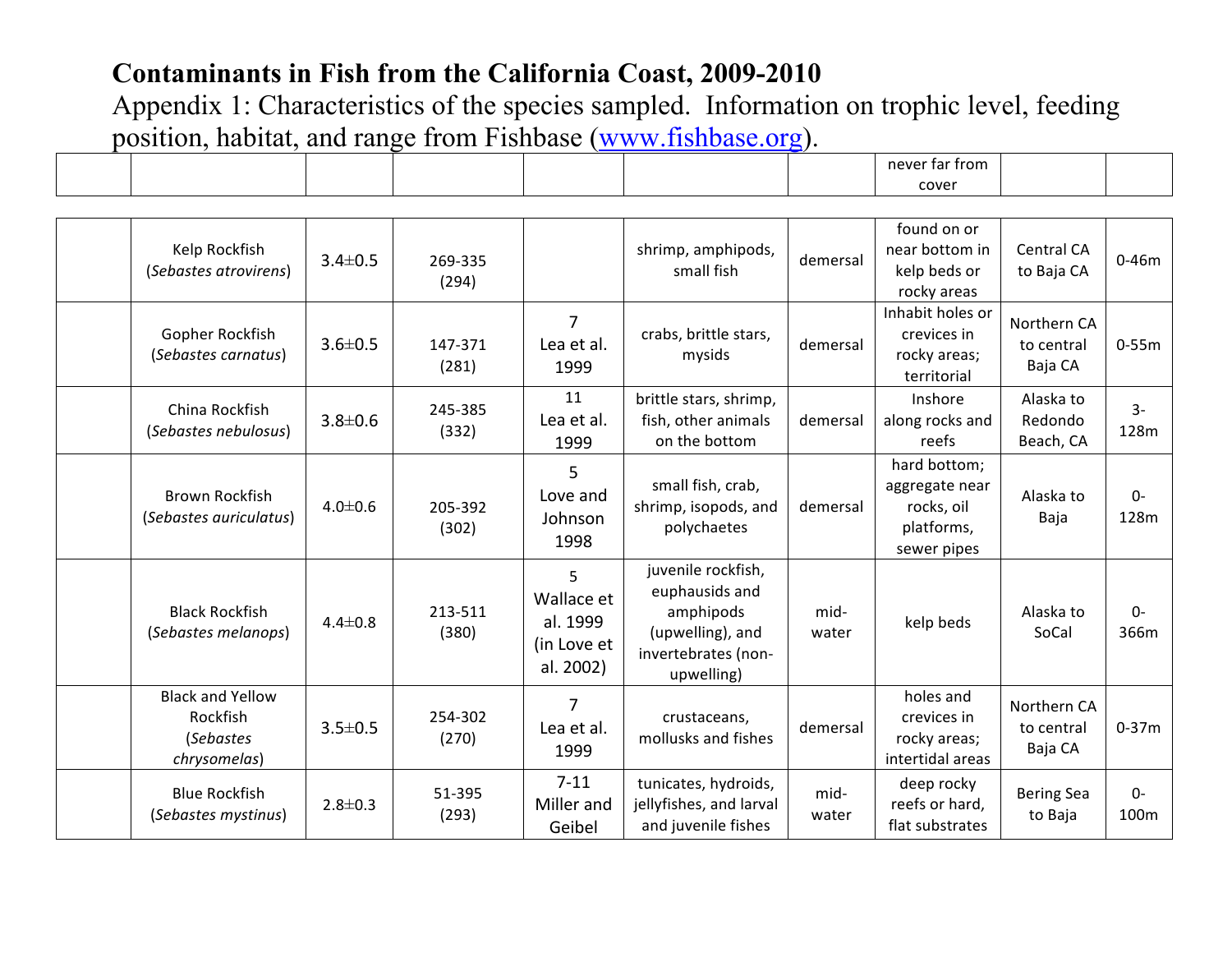|                                   |                                                         |                      |                  | 1973<br>8<br>Love et al<br>2002      |                                                                     |               |                                                                                      |                                                                                |               |
|-----------------------------------|---------------------------------------------------------|----------------------|------------------|--------------------------------------|---------------------------------------------------------------------|---------------|--------------------------------------------------------------------------------------|--------------------------------------------------------------------------------|---------------|
|                                   | Spotted Scorpionfish<br>(Scorpaena guttata)             | 4<br>$(3.8 \pm 0.6)$ | 200-322<br>(290) |                                      | crab, squid, octopus,<br>fishes and shrimp                          | demersal      | rocky areas of<br>bays and along<br>shore,<br>especially in<br>caves and<br>crevices | Santa Cruz,<br>CA to Baja<br>CA                                                | $0-$<br>183m  |
| Macker<br>els<br>(Scombr<br>idae) | Pacific Chub Mackerel<br>(Scomber japonicus)            | $3.1 \pm 0.4$        | 199-335<br>(240) | $\mathbf{1}$<br>Hwang et<br>al. 2008 | copepods,<br>crustaceans,<br>euphausids, small<br>fishes and squids | mid-<br>water | pelagic                                                                              | Indo-Pacific                                                                   | $0-$<br>300m  |
| Croaker<br>(Sciaeni<br>dae)       | <b>Yellowfin Croaker</b><br>(Umbrina roncador)          | $3.5 \pm 0.5$        | 121-376<br>(195) |                                      | crustaceans and<br>fishes                                           | benthic       | coastal waters<br>and estuaries                                                      | Pt. Concep.<br>To Gulf of<br>CA (old<br>records<br>have as far<br>north as SF) | $0 - 45m$     |
|                                   | <b>White Croaker</b><br><i>(Genyonemus</i><br>lineatus) | $3.4 \pm 0.5$        | 164-300<br>(220) | $7 - 8$                              | polychaetes, small<br>shrimps, crabs and<br>mollusks                | benthic       | Over sandy<br>bottoms                                                                | <b>BC</b> to Baja                                                              | $0 -$<br>183m |
|                                   | Spotfin Croaker<br>(Roncador<br>stearnsii)              | $3.3 \pm 0.4$        | 138-372<br>(221) |                                      | marine worms,<br>clams, crabs and<br>small crustaceans              | demersal      | sandy shores<br>and bays,<br>mostly in<br>shallow surf<br>zones                      | Pt. Concep.<br>to south<br>Baja CA                                             | $0-15m$       |
|                                   | Queenfish<br>(Seriphus politus)                         | $3.7 \pm 0.6$        | 156-174<br>(165) |                                      | small shrimps,<br>marine worms and<br>fishes                        | demersal      | inshore, often<br>over sandy<br>bottoms.<br>Common in                                | Oregon to<br>south Baja<br>CA                                                  | $1-21m$       |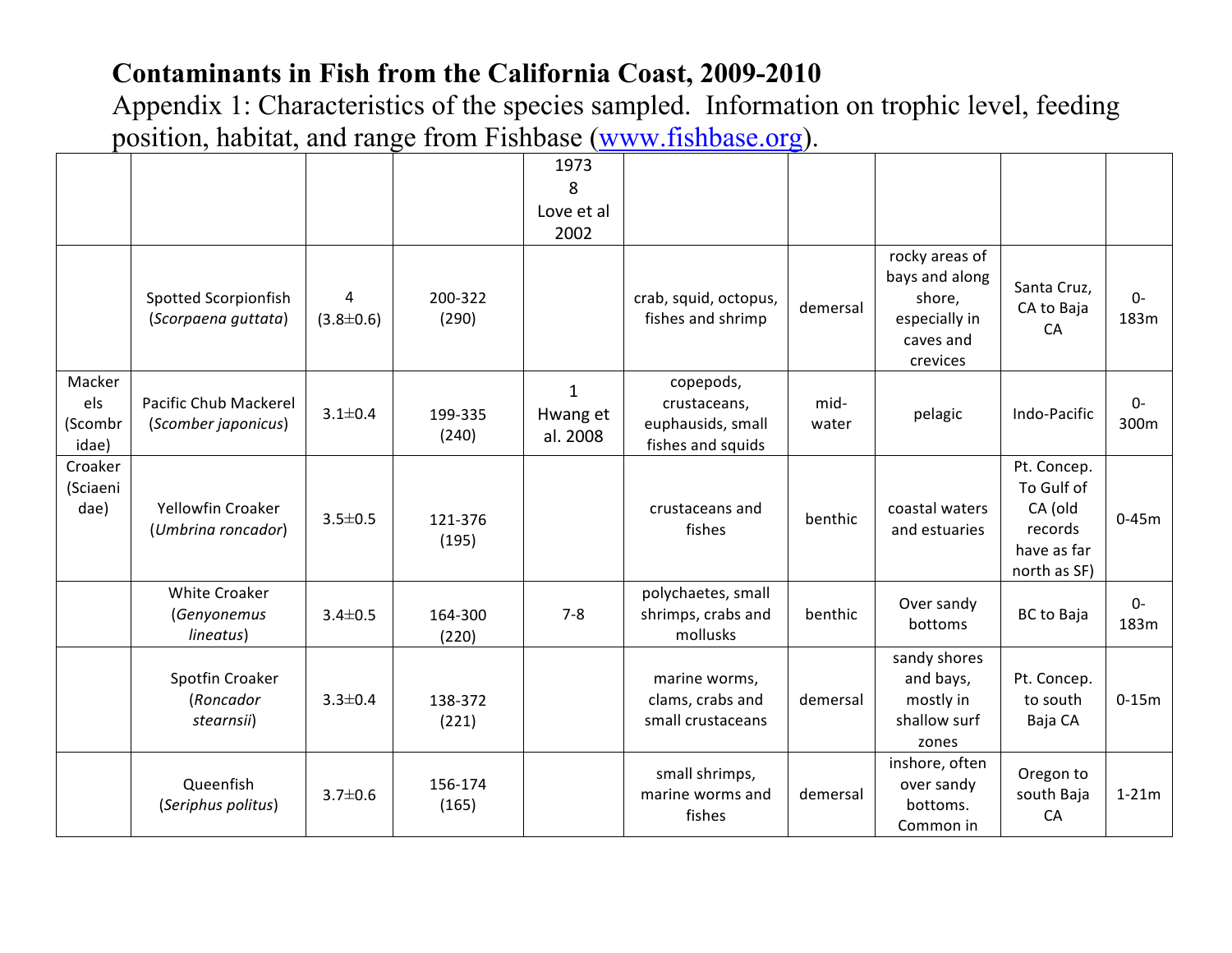|                                                     |                                                      |                      |                  |                      |                                                         |          | bays and tidal                                                                                                |                                                      |              |
|-----------------------------------------------------|------------------------------------------------------|----------------------|------------------|----------------------|---------------------------------------------------------|----------|---------------------------------------------------------------------------------------------------------------|------------------------------------------------------|--------------|
|                                                     |                                                      |                      |                  |                      |                                                         |          | sloughs,                                                                                                      |                                                      |              |
|                                                     | <b>Black Croaker</b><br>(Cheilotrema<br>saturnum)    | $3.6 \pm 0.6$        | 234-261<br>(242) |                      | Crabs, shrimp                                           | demersal | around pilings<br>near the<br>bottom, often<br>in caves and<br>crevices of<br>exposed coasts<br>and open bays | Northern CA<br>to Baja CA                            | $0 - 46m$    |
| Sand<br>Flounde<br>-r<br>(Paralic<br>hthyida<br>e)  | California Halibut<br>(Paralichthys<br>californicus) | $4.5 \pm 0.6$        | 266-810<br>(670) | $7 - 9$              | fishes and squids                                       | demersal | sandy bottoms,<br>also in bays<br>and estuaries                                                               | Northern<br>WA to Baja                               | $0-$<br>183m |
| Eagle<br>and<br>Manta<br>Rays<br>(Myliob<br>atidae) | Bat Ray<br>(Myliobatis<br>californica)               | 3<br>$(3.1 \pm 0.3)$ | 176-921<br>(405) |                      | bivalves, snails,<br>polychaetes,<br>shrimps, and crabs | demersal | sandy and<br>muddy bays<br>and sloughs,<br>also on rocky<br>bottom and in<br>kelp beds                        | Oregon to<br>Gulf of CA                              | $0 - 46m$    |
| Temper<br>ate<br><b>Basses</b><br>(Moroni<br>dae)   | <b>Striped Bass</b><br>(Morone saxatilis)            | $4.5 \pm 0.8$        | 460-790<br>(600) | 6<br>(Moyle<br>2002) | Zooplankton,<br>invertebrates, fish                     | demersal | estuaries, bays,<br>and coastal<br>areas                                                                      | <b>British</b><br>Columbia to<br>northern<br>Baja CA | $0-30m$      |
| Tilefishe<br>S<br>(Malaca<br>nthidae                | Ocean Whitefish<br>(Caulolatilus princeps)           | 4<br>$(3.9 \pm 0.6)$ | 270-286<br>(279) | $1 - 3$              | Worms, Shrimp,<br>Crab, Octopi, Squid,<br>small Fish    | demersal | rocky bottoms;<br>also found on<br>soft sand and<br>mud bottoms.                                              | <b>British</b><br>Columbia to<br>Peru                | $10-$<br>91m |
| Sea                                                 | Opaleye (Girella                                     | $2 - 3$              | 194-230          |                      | Algae                                                   | benthic  | Intertidal tide                                                                                               | Oregon to                                            | $2-30m$      |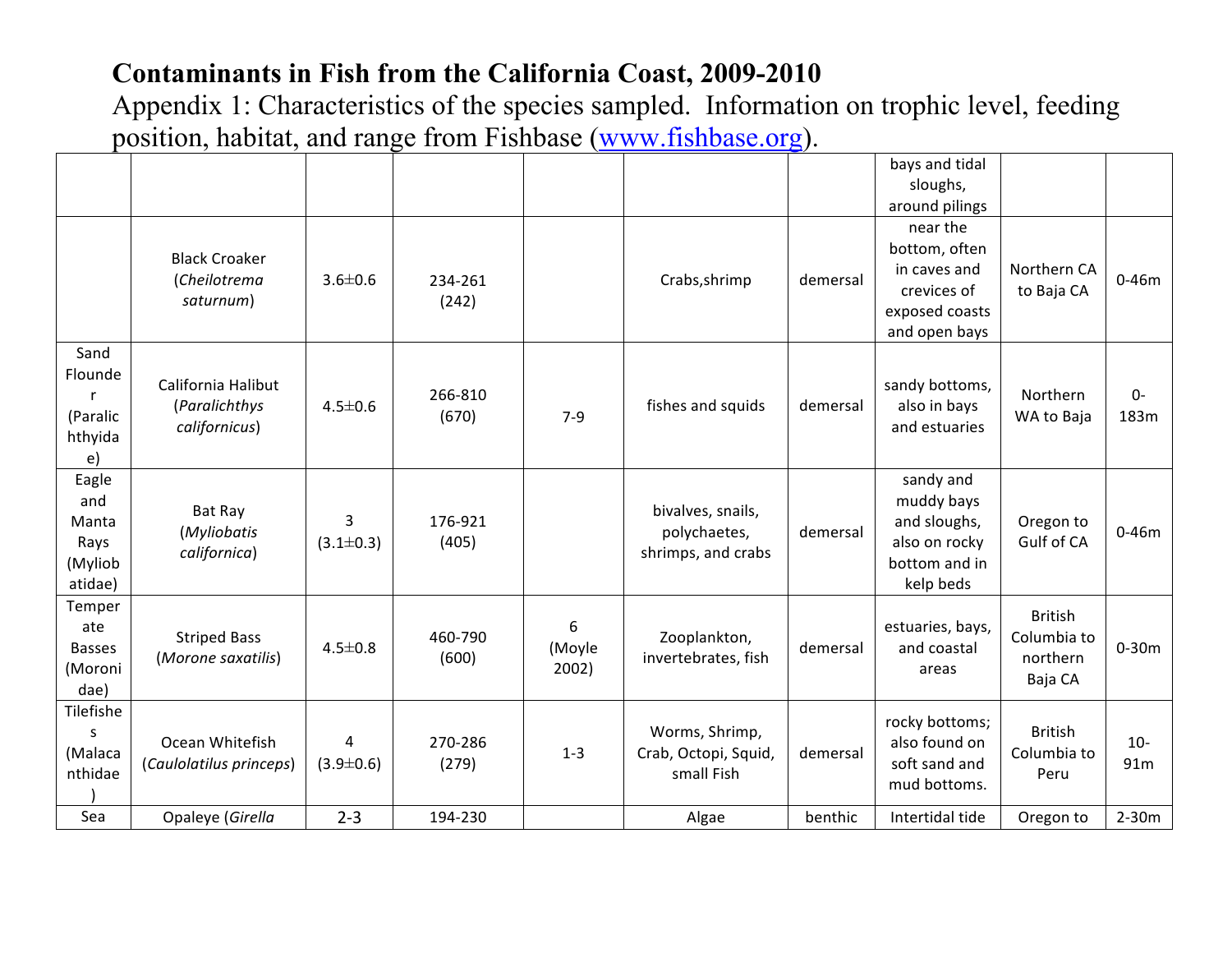| Chubs<br>(Kyphos<br>idae)             | nigricans)                                      | $(2.2 \pm 0.1)$ | (221)            |                                         | Sometimes eat<br>Shrimp, Amphipods,<br>Jellies                                       |                            | pools; near or<br>over rocks and<br>in kelp beds                                                                          | south Baja<br>CA                                     |               |
|---------------------------------------|-------------------------------------------------|-----------------|------------------|-----------------------------------------|--------------------------------------------------------------------------------------|----------------------------|---------------------------------------------------------------------------------------------------------------------------|------------------------------------------------------|---------------|
| Greenling<br>S<br>(Hexagra<br>mmidae) | Lingcod (Ophiodon<br>elongatus)                 | $4.3 \pm 0.7$   | 551-932<br>(682) | $5-6$<br>(Miller and<br>Geibel<br>1973) | mostly fishes but<br>also crustaceans,<br>octopi and squid                           | demersal                   | near rocks                                                                                                                | Alaska to<br>Baja                                    | $0-$<br>475m  |
|                                       | Kelp Greenling<br>(Hexagrammos<br>decagrammus)  | $3.6 \pm 0.6$   | 220-422<br>(360) |                                         | crustaceans,<br>polychaete worms,<br>brittle stars,<br>mollusks, and small<br>fishes | demersal                   | rocky inshore<br>areas, common<br>on kelp beds,<br>also on sand<br>bottoms                                                | Alaska to<br>SoCal                                   | $0 - 46m$     |
| Surfperch<br>(Embiotoc<br>idae)       | White Surfperch<br>(Phanerodon furcatus)        | $3.4 \pm 0.5$   | 99-345<br>(202)  | >7(?)<br>Eckmayer<br>1979               | Opportunistic<br>Crabs, Worms,<br>Amphipods                                          | demersal                   | near piers,<br>docks, in bays<br>and sandy<br>areas, but<br>usually in quiet<br>water and<br>offshore areas<br>near rocks | <b>British</b><br>Columbia to<br>northern<br>Baja CA | $0 - 43m$     |
|                                       | Shiner Surfperch<br>(Cymatogaster<br>aggregata) | $3.0 \pm 0.3$   | 50-199<br>(110)  | $2^{\circ}$<br>Eckmayer<br>1979         | calanoid copepods,<br>crustaceans,<br>mollusks                                       | mid-<br>water/<br>demersal | eelgrass beds,<br>piers and<br>pilings                                                                                    | Alaska to<br>Baja                                    | $O -$<br>146m |
|                                       | Rainbow Surfperch<br>(Hypsurus caryi)           | $3.3 \pm 0.5$   | 185-342<br>(280) |                                         | amphipods, crabs,<br>worms, shrimp                                                   | demersal                   | rocky shores,<br>often at edges<br>of kelp beds,<br>occasionally<br>over sand but<br>not in surf                          | Northern CA<br>to northern<br>Baja CA                | $0-40m$       |
|                                       | Pile Surfperch<br>(Rhacochilus vacca)           | 3xx             | 280-375<br>(340) |                                         | hard-shelled<br>mollusks, crabs and                                                  | demersal                   | Rocky shore,<br>kelp, pilings                                                                                             | Alaska to<br>Baja CA                                 | $0 - 46m$     |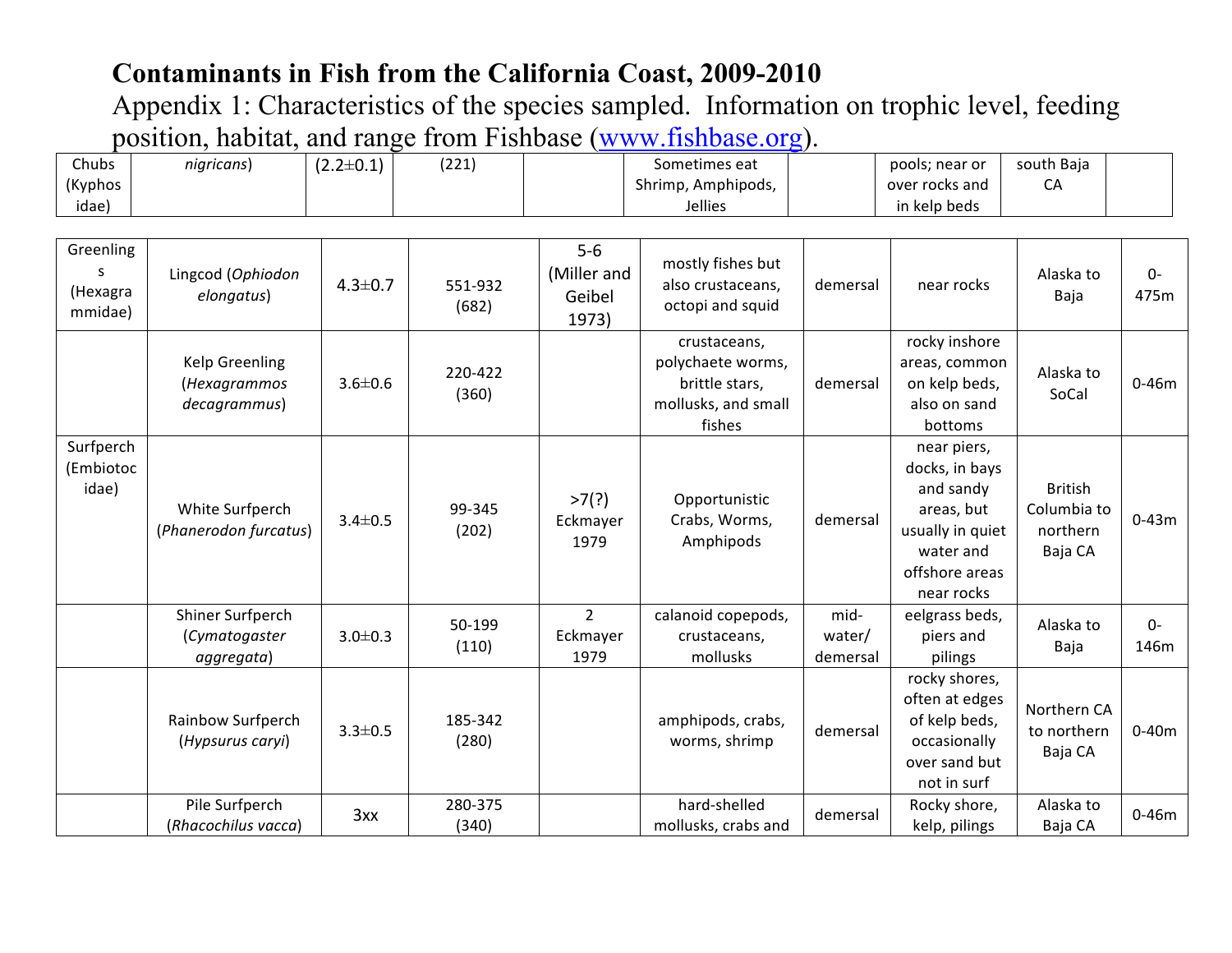Appendix 1: Characteristics of the species sampled. Information on trophic level, feeding position, habitat, and range from Fishbase (www.fishbase.org).

|                                                     |                                                    |               |                  |                                | barnacles                                                               |                           |                                                                                                    |                                |              |
|-----------------------------------------------------|----------------------------------------------------|---------------|------------------|--------------------------------|-------------------------------------------------------------------------|---------------------------|----------------------------------------------------------------------------------------------------|--------------------------------|--------------|
|                                                     | Barred surfperch<br>(Amphistichus<br>argenteus)    | $3.5 \pm 0.6$ | 105-363<br>(186) | 3<br>Carlisle et<br>al. 1960   | sand crabs, clams<br>and other inverts                                  | benthic                   | surf of sand<br>beaches, also<br>near rocks,<br>pilings and<br>other<br>structures                 | Bodega Bay,<br>CA to Baja      | $0-7m$       |
|                                                     | Black perch<br>(Embiotoca jacksoni)                | $3.2 \pm 0.5$ | 152-316<br>(232) |                                | amphipods, crabs,<br>worms                                              | benthic                   | rocky areas<br>near kelp, sand<br>bottoms of<br>coastal bays<br>and around<br>piers and<br>pilings | Ft Bragg, CA<br>to Baja        | $0 - 46m$    |
| <b>Sculpins</b><br>(Cottidae)                       | Cabezon<br>(Scorpaenichthys<br><i>marmoratus</i> ) | $3.6 \pm 0.5$ | 380-575<br>(467) | $3 - 4$<br>(O'Connell<br>1953) | crustaceans, fish and<br>mollusks                                       | demersal                  | rocky, sandy<br>and muddy<br>bottoms, kelp<br>beds                                                 | Southeaster<br>n AK to Baja    | $0-$<br>200m |
| New<br>World<br>Silversides<br>(Atherino<br>psidae) | Topsmelt (Atherinops<br>affinis)                   | $2.8 \pm 0.3$ | 80-377<br>(128)  | XX                             | zooplankton, algae,<br>benthic<br>invertebrates<br>(Lane and Hill 1975) | benthic/<br>mid-<br>water | bays, muddy<br>and rocky areas<br>and kelp beds                                                    | Vancouver<br>Island to<br>Baja | $0-26m$      |
|                                                     | Jacksmelt<br>(Atherinopsis<br>californiensis)      | $3.1 \pm 0.5$ | 240-279<br>(265) | $5 - 7$                        | crustaceans, fish<br>larvae                                             | mid-<br>water             | inshore areas,<br>including bays                                                                   | Yaquina<br>Bay, OR to<br>Baja  | $0-29m$      |

Benthic – feeding on the bottom Demersal – feeding on or near bottom

Trophic levels are the hierarchical strata of a food web characterized by organisms that are the same number of steps removed from the primary producers. The USEPA's 1997 Mercury Study Report to Congress used the following criteria to designate trophic levels based on an organism's feeding habits:

Trophic level 1: Phytoplankton.

Trophic level 2: Zooplankton and benthic invertebrates.